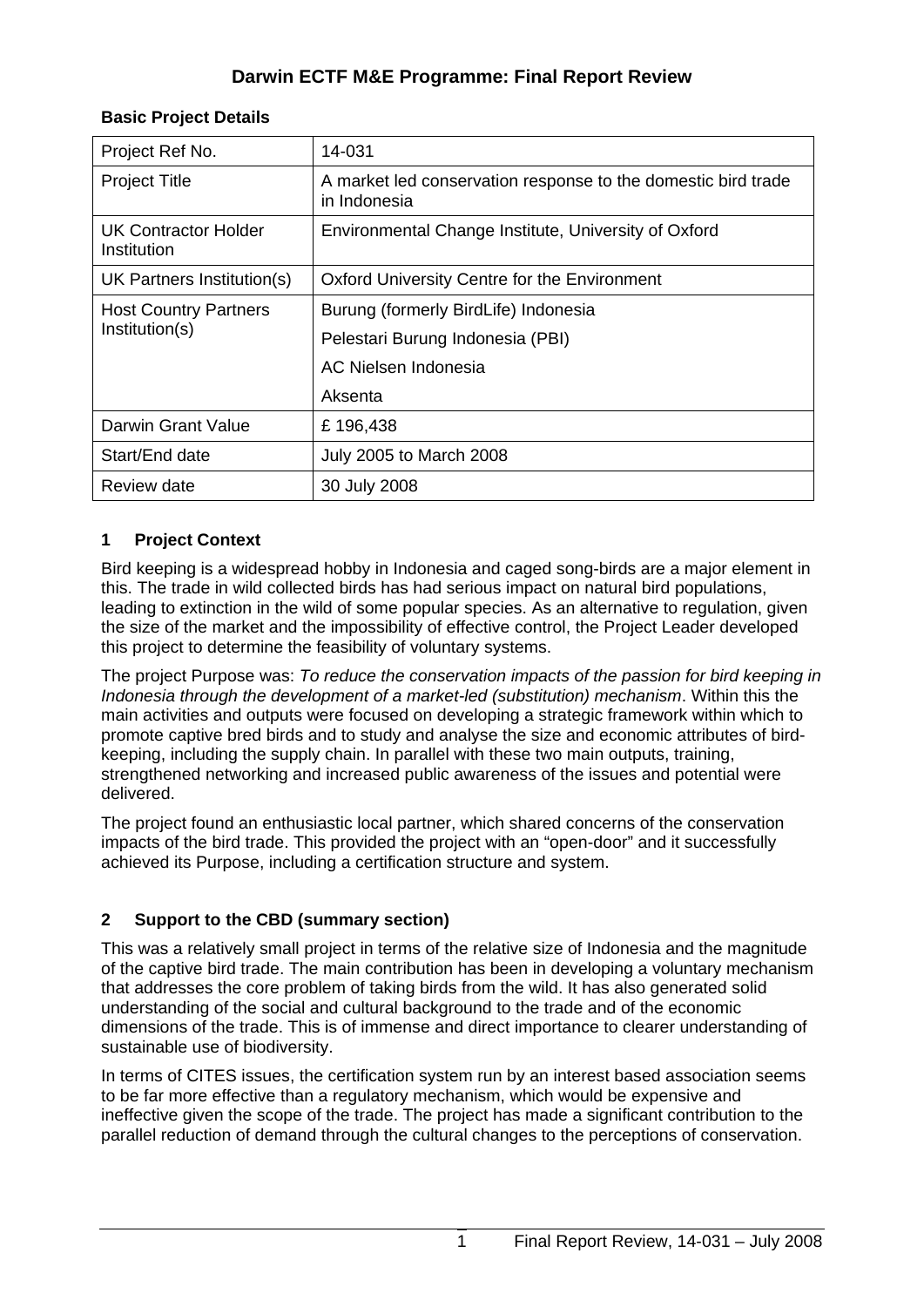## **3 Project Partnerships**

The project partnerships are a particularly successful element of this project. Interestingly, the government partner was a very minor player.

The assistance from AC Nielsen in market research information gathering has been crucial to the success of this project. As well as adding questions to their regular market surveys, the company provided substantial advice and skills training. The scope of the market research that was opened up by the connection with AC Nielsen was hugely beyond anything that the project itself, or indeed any Darwin project, could have undertaken. This partnership has been seminal to the project success and is worth many times more than even the value of the generous assistance given.

Burung Indonesia was the main national partner for the research component of the project. This partnership generally worked well and was an important part of project success. The later link to PBI was in some ways more important as it opened access to the bird-keeping community. PBI already had conservation concerns and the synergy between the project and PBI has been crucial to access to bird keepers.

The partnership with Aksenta concentrated on the development of certification. Networks into the conservation community were strengthened as a result of their inclusion and the participatory manner in which the certification system has been developed reflects the value of these networks.

In terms of government linkages, there has been good communication with the government conservation agency but they have been a passive partner. This was appropriate for the approach piloted by the project, one of voluntary certification. It is highly unlikely that a regulatory approach would have remotely similar potential to develop the conservation impact that is now possible through the certification approach.

# **4 Project Achievements**

This was a highly relevant project from its inception and the enthusiastic response in country confirms the timeliness of the intervention. As discussed under partnerships, the effective capture of the synergy between the song bird association and the project is perhaps the most crucial element while the comprehensive market research that has been possible has provided substantial new knowledge on the social, economic and cultural dimensions of bird keeping in Indonesia.

The assumptions identified, correctly, in the project document was whether there would be a positive response from the song bird community. In the event, the partnership forged with PBI addressed this possible concern effectively.

# **4.1 Impact**

The biodiversity impact from this project will occur after project completion. While addressing the issue of wild capture, this was not done directly and field monitoring was not required. Despite this, the potential impact is considerable. Firstly, there will be a measurable decrease in wild bird capture. Secondly, the approach developed – voluntary certification – appears to have considerable potential for application in similar circumstances. These are in essence a diffuse supply chain and huge demand.

### **4.2 Project Purpose/Outcomes**

The project exceeded its original target outcomes by a considerable margin. In essence, the project aimed to examine the possibility of voluntary certification. Through its partnerships and in the depth understanding acquired of the socio-economics of song bird keeping, it has been able to reach agreement on a certification system and encouraged irreversible change in the attitude towards wild capture of caged birds.

The access to expert advice on market research has allowed a much more comprehensive and professional attitude survey than would normally be possible in a project of this type. This provides a valuable resource for further studies.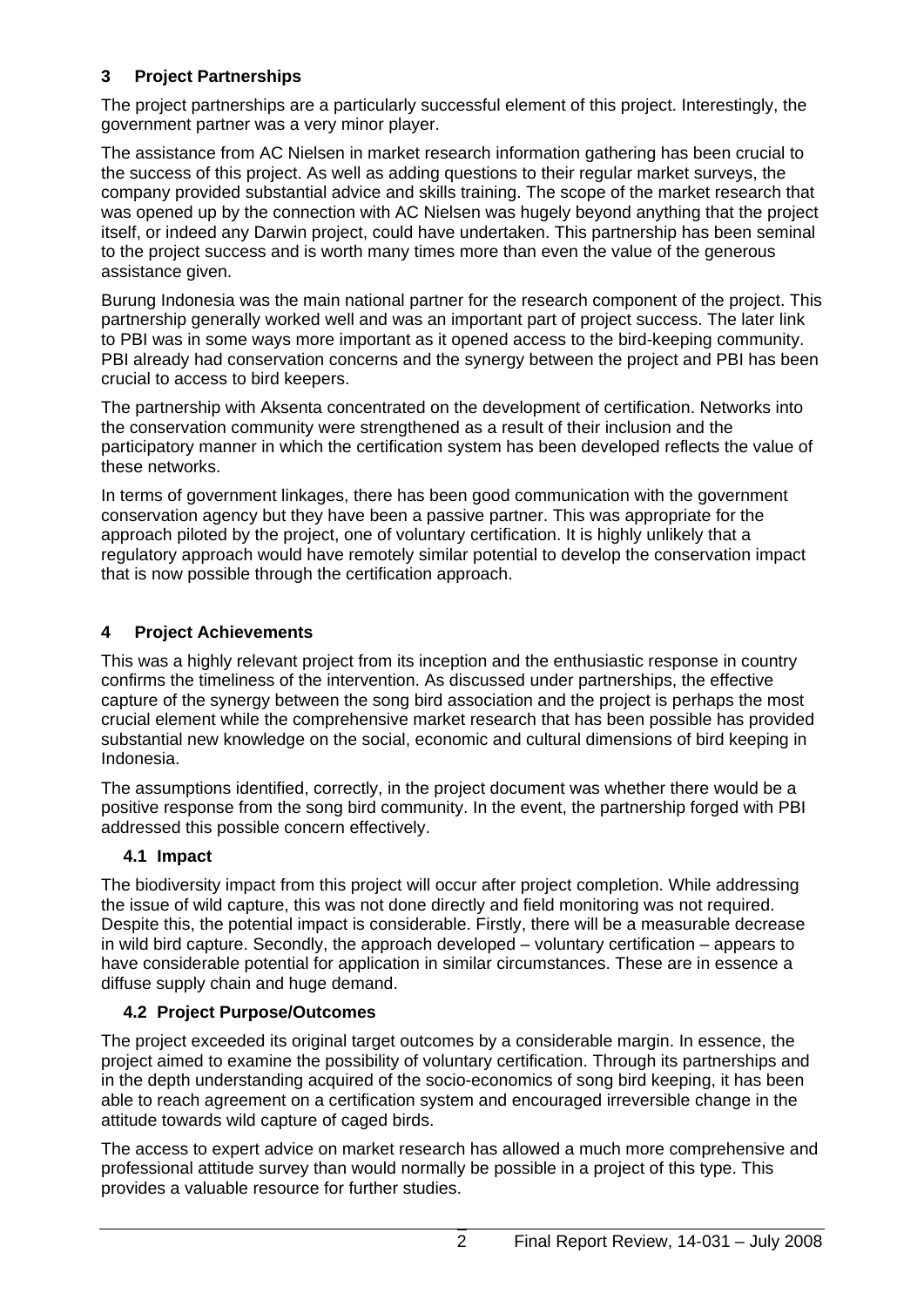# **4.3 Project Outputs**

Revision of the Logical Framework from the original project was discussed during the Midterm Review. Despite agreement, the project was to some degree overtaken by the rapid change in support from the bird song community, led by PBI. In terms of the original Outputs, all were exceeded. The most significant is the progress beyond a strategic framework (Output 1) to a certification system being developed ready for testing and application.

Public awareness (Output 5) as measured by the surveys has changed substantially but not all of this can be directly ascribed to the project. Nevertheless, the combination synergy developed amongst the partners has a result of the project owes a great deal to the project and has been instrumental in securing the change of attitude.

## **4.4 Project standard measures and publications**

The change of the project to take account of the synergy offered by the partnerships affected the relevance of the standard measures originally proposed. The formal training targets for undergraduate and postgraduate qualifications were not achieved. This was due to lack of interest on the part of potential students and the project made repeated efforts to find suitable candidates.

Of the other standard measures, there has been some change in the number of radio interviews but this has been more than adequately balanced by the series of presentations. Furthermore, the commercial sponsorship secured from Fancy bird foods is a major achievement and much more valuable than just the single "dissemination network" recorded.

In terms of publications, once the articles still in preparation are accepted and published, the target will be exceeded. In addition, the value of the supply chain analysis for further research and publications is very large.

# **4.5 Technical and scientific achievements and co-operation**

The quality of the socio-economic research undertaken by this project has been very high as noted previously. Much of the training related to market research and was supported by AC Nielsen. Consequently, it was of exceptional quality. Because the training was followed by supervised fieldwork, the project was able to both validate the skills transfer and provide additional training on an individual basis when required.

The cooperation amongst the partners was very good. Mention must also be made of the cooperation from the members' song bird community themselves. Without this, the project would not have been able to achieve what it did.

### **4.6 Capacity building**

The capacity of all the partner institutions was improved as a result of the project, especially through the objective information on the size and scope of the sector and the improved understanding of attitudes. This is a sustainable change.

At the same time, the network amongst the partners has created a system that will continue beyond the life of the project. The project was able to build on existing personal networks but without its resources and drive, it is hard to see that the networks would have been as dynamic and productive as they appear to be.

### **4.7 Sustainability and Legacy**

This has proved to be a discrete project in that its outcome has achieved a sustainable endpoint. The change in understanding of conservation impacts in the song bird community seems to be irreversible. The certification system that has been developed is also irrevocable.

The information gathered and the understanding gained of the economic importance of the bird trade and of the cultural drivers gives scope for further studies but has already clarified the situation. Local partners can now take matters forwards.

Replication is a more difficult aspect to assess. There are highly specific factors concerning the partnerships. Despite this, the approach itself has value in other countries, provided an appropriate situation exists.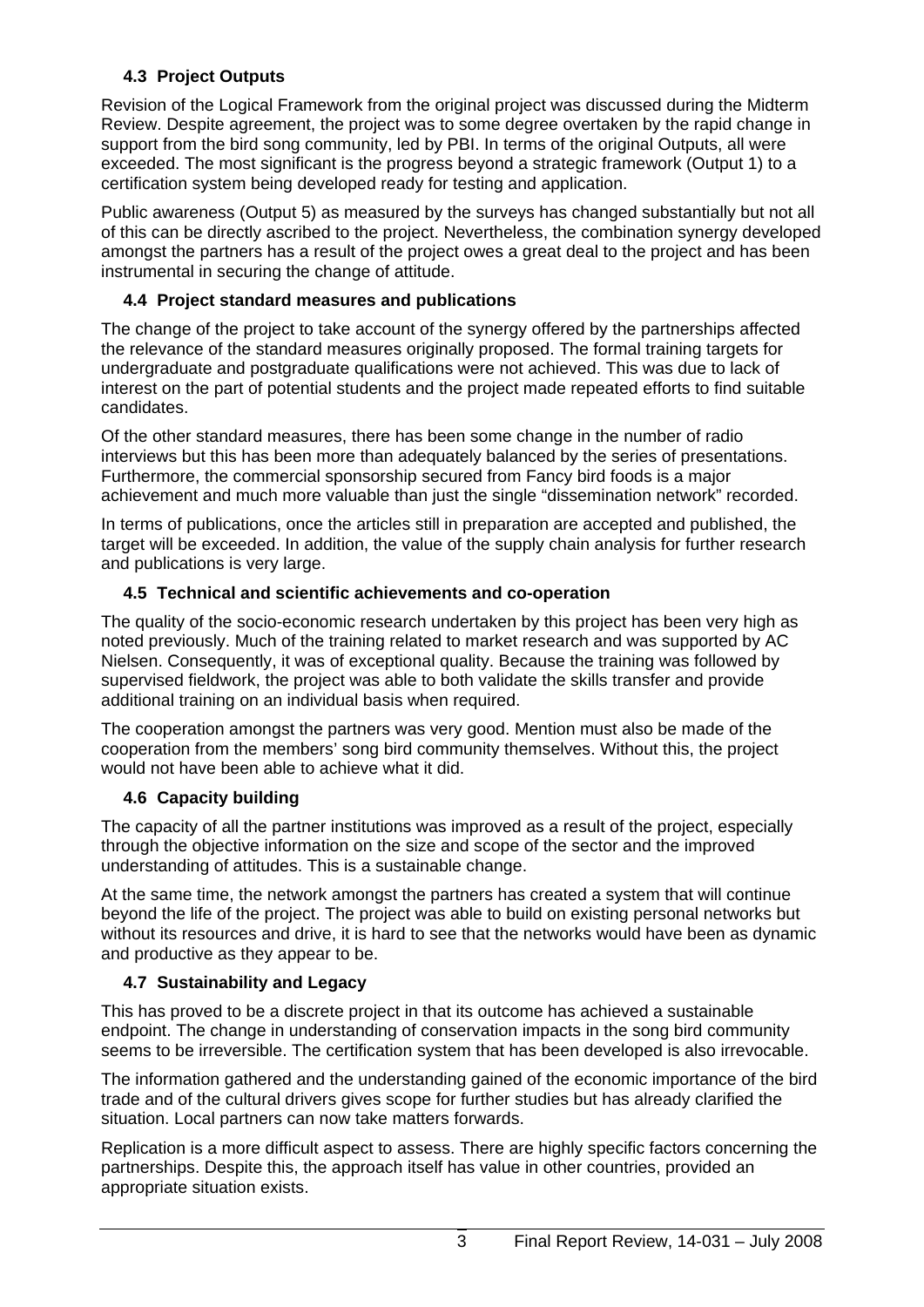Key elements seem to be:

- Strong and effective national partners representing stakeholders;
- Solidly professional partners on technical issues; and
- A willingness on the part of government to adopt a relaxed approach to new concepts.

### **5 Lessons learned, dissemination and communication**

The main lesson learned from this project is the importance of being sufficiently confident to press forward with new strategies when they present opportunity to further the broad objectives of the project. Equally important is to be flexible in adapting project design to accommodate these opportunities and to revise the approach when circumstances dictate, as with the formal training.

The project has made every effort to acknowledge the Darwin support and the initiative is well known amongst professionals and the conservation community. It is not widely known amongst the general public although the use of the logo on some of the widely disseminated material may have helped a little.

Communication amongst partners was excellent and open, with regular electronic contact as well as visits.

Dissemination of project findings has been wide spread to the extent that the project has supported PBI in making the bird song community aware of the need for captive breeding and changing attitudes to support this. The commercial sponsorship agreement was well targeted and very helpful in this regard in securing a widespread message.

The development of the voluntary certification approach as an alternative to legislation has generated considerable interest in the international ornithological community and the idea and results are being widely disseminated to this group. This should be helpful in stimulating interest and pilot testing elsewhere in the world.

### **6 Monitoring and evaluation**

The project undertook internal monitoring effectively and its reports were clear and concise. Responses were given in full to comments raised on reports.

The MTR was appreciated and although this proposed revising the Logical Framework, this was not done due to changes in project scope, as discussed in section 4.3.

### **7 Project Expenditure**

The project underspent by £ 32,600. There is a line of text missing in the Final Report confirming this. The tables would have benefited from showing overall totals. More explanation would also be useful but there appears to have been some issues with bookkeeping for the project making precise details hard to come by.

| Year         | <b>Salaries</b> |               | Other         |               | <b>Total</b>  |               |
|--------------|-----------------|---------------|---------------|---------------|---------------|---------------|
|              | <b>Budget</b>   | <b>Actual</b> | <b>Budget</b> | <b>Actual</b> | <b>Budget</b> | <b>Actual</b> |
| 2005-06      | 22,895          | 19,847        | 42,831        | 39,790        | 65,726        | 59,637        |
| 2006-07      | 25,008          | 22,639        | 40,947        | 38,521        | 65,955        | 61,160        |
| 2007-08      | 25,653          | 13,739        | 37,949        | 28,147        | 63,602        | 41,886        |
| Total        | 73,556          | 56,225        | 121,727       | 106,458       | 195,283       | 162,683       |
| Underspend I |                 | 17,331        |               | 15,269        |               | 32,600        |